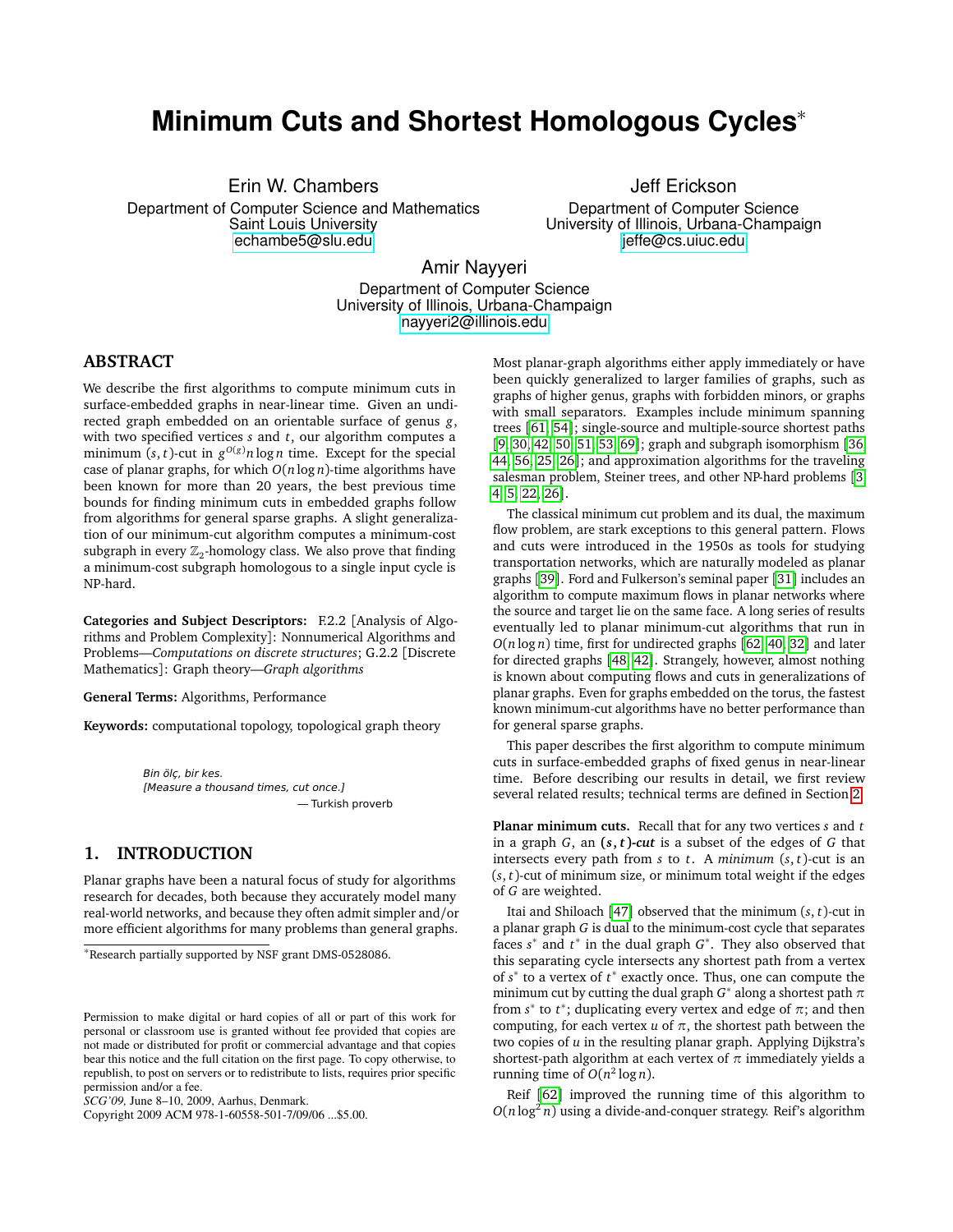was extended by Hassin and Johnson to compute the actual maximum flow in *O*(*n* log *n*) additional time, using a carefully structured dual shortest-path computation [[40](#page-8-11)]. Frederickson [[32](#page-7-10)] subsequently improved the running time of Reif's algorithm to *O*(*n* log *n*) using a balanced separator decomposition to speed up the shortest-path computations. Janiga and Koubek [[48](#page-8-12)] adapted Reif's  $O(n \log^2 n)$ -time algorithm to directed planar graphs. Henzinger *et al.* [[42](#page-8-2)] generalized Frederickson's technique to obtain an  $O(n)$ -time planar shortest-path algorithm; using this algorithm in place of Dijkstra's algorithm improves the running times of both Reif's and Janiga and Koubek's algorithms to *O*(*n* log *n*). The same improvement can also be obtained using more recent multiple-source shortest path algorithms by Klein [[50](#page-8-3)] and Cabello and Chambers [[9](#page-7-0)].

Minimum cuts in directed planar graphs can also be obtained in *O*(*n* log *n*) time using the planar maximum-flow algorithms of Weihe [[72](#page-8-14)] (if the graph satisfies certain connectivity restrictions) and Borradaile and Klein [[2,](#page-7-11) [6,](#page-7-12) [7](#page-7-13)].

**Generalizations of planar graphs.** Surprisingly little is known about the complexity of computing maximum flows or minimum cuts in generalizations of planar graphs. In particular, we know of no algorithm to compute minimum cuts in non-planar graphs that does not first compute a maximum flow.

By combining a technique of Miller and Naor [[57](#page-8-15)] with the planar directed flow algorithm of Borradaile and Klein [[2,](#page-7-11) [6,](#page-7-12) [7](#page-7-13)], one can compute maximum (single-commodity) flows in a planar graph with *k* sources and sinks in  $O(k^2 n \log n)$  time. A recent algorithm of Hochstein and Weihe [[43](#page-8-16)] computes a maximum flow in a planar graph with *k* additional edges in *O*(*k* <sup>3</sup>*n* log *n*) time, using a clever simulation of Goldberg and Tarjan's pushrelabel algorithm [[35](#page-7-14)].

To our knowledge, the only prior max-flow algorithm that applies to graphs of positive genus, but not to arbitrary sparse graphs, is an algorithm of Imai and Iwano [[45](#page-8-17)] that computes minimum-cost flows in graphs with small balanced separators, using a combination of nested dissection [[53,](#page-8-5) [60](#page-8-18)], interior-point methods [[71](#page-8-19)], and fast matrix multiplication. Their algorithm can be adapted to compute maximum flows (and therefore minimum cuts) in any graph of constant genus in time *O*(*n* 1.595 log *C*), where *C* is the sum of the capacities. However, this is slower than more recent and more general algorithms [[34](#page-7-15)].

Euler's formula implies that a simple *n*-vertex graph embedded on a surface of genus *O*(*n*) has at most *O*(*n*) edges. The fastest known combinatorial maximum-flow algorithms for sparse graphs, due to Sleator and Tarjan [[67](#page-8-20)] and Goldberg and Tarjan [[35](#page-7-14)], run in time *O*(*n* 2 log *n*). The fastest algorithm known for integer capacities, due to Goldberg and Rao [[34](#page-7-15)], runs in time  $O(n^{3/2} \log n \log U)$ , where *U* is an upper bound on the edge capacities. These are also the fastest algorithms previously known for computing maximum flows or minimum cuts in graphs of any positive genus.

For further background on maximum flows, minimum cuts, and related problems, we refer the reader to monographs by Ahuja *et al.* [[1](#page-7-16)] and Schrijver [[65](#page-8-21)].

**Short interesting cycles.** Many different problems, such as finding approximate traveling salesman tours [[22](#page-7-8)] and Steiner trees [[3](#page-7-5)] in surface embedded graphs, embedding high-genus graphs into the plane with low distortion [[46](#page-8-22)] or with few crossings [[49](#page-8-23)], and feature detection and simplification in meshes [[38,](#page-7-17) [24](#page-7-18)], require algorithms to find short but topologically nontrivial cycles.

Thomassen described the first efficient algorithm to find the shortest non-contractible or non-separating cycle [[70,](#page-8-24) [58](#page-8-25)]. After many intermediate improvements [[8,](#page-7-19) [11,](#page-7-20) [27,](#page-7-21) [52](#page-8-26)], Cabello and Chambers [[9](#page-7-0)] described the fastest algorithm currently known for this problem, which runs in  $O(g^3 n \log n)$  time. Splitting cycles are non-contractible and separating; finding the shortest such cycle is NP-hard, although there is an *O*(*n* log *n*)-time algorithm for graphs of any fixed genus [[12,](#page-7-22) [13](#page-7-23)]. Colin de Verdière and Erickson [[18](#page-7-24)] prove that the shortest path or cycle in a given homotopy class can be computed in polynomial time, improving earlier results of Colin de Verdière and Lazarus [[17,](#page-7-25) [20,](#page-7-26) [21](#page-7-27)]. Erickson and Whittlesey describe a greedy algorithm to find a minimum-length set of cycles that generate the first homology group of a surface [[28](#page-7-28)].

Several practical heuristics have been developed for finding short cycles that work well in practice, although they have no theoretical guarantees. For example, Guskov and Wood [[38](#page-7-17)] describe an algorithm to find and remove intersecting pairs of short non-contractible cycles ('topological noise') from surface meshes. Zomorodian and Carlsson [[74](#page-8-27)] define the *localized* homology of an arbitrary topological case with respect to a subspace covering; they also describe algorithms to compute localized homology generators of simplicial complexes using persistent homology; however, they do not describe how to compute covers that would lead to cycles of minimum size. Chen and Friedman [[15,](#page-7-29) [16](#page-7-30)] describe a polynomial-time algorithm to compute a cycle of minimum *radius* in a given homology class, in an arbitrary edgeweighted simplicial complex; however, the length of this cycle could be arbitrarily longer than optimal.

Dey *et al.* [[23,](#page-7-31) [24](#page-7-18)] describe algorithms to find short *handle* and *tunnel* cycles in surface meshes embedded in R 3 . Any embedded surface subdivides  $\mathbb{R}^3$  into an inner handlebody *I* and an outer handlebody *O*; handle cycles are null-homologous in *I*, while tunnel cycles are null-homologous in *O*. The algorithm of Dey *et al.* finds *g* short handle cycles and *g* short tunnel cycles that collectively generate the first homology group of the input surface. Their algorithm uses several heuristics to reduce the length of the output cycles, in part because no algorithm is known to find the shortest cycle in a given homology class.

**New Results.** The input to our algorithm is an undirected edge-weighted graph *G* embedded on an orientable surface of genus *g*. Given vertices *s* and *t*, our algorithm computes a minimum-weight  $(s, t)$ -cut in  $g^{O(g)}n \log n$  time. For any fixed positive genus, this improves the best previous time bound by a p factor of  $\min\{n, \sqrt{n} \log C\}$ .

Our minimum-cut algorithm is a special case of a more general algorithm to compute a minimum-cost *subgraph* in a given  $\mathbb{Z}_2$ homology class. Even when the homology class is specified by a simple cycle, the output representative may be the union of several cycles; see Figure [2.](#page-3-0) For surfaces with genus *g* and *b* boundary components, our algorithm runs in  $(g + b)^{O(g + b)}n \log n$ time. We also show that this more general problem is strongly NP-hard, even if the input homology class is specified by a simple cycle; thus, the exponential dependence on the topology of the surface is unavoidable unless P=NP. We are not aware of any previous algorithmic results for our more general problem.

Of course, the original minimum-cut problem is not NP-hard! We conjecture that minimum cuts can be computed in time  $O(g<sup>c</sup>n \log n)$  for some small constant *c*.

In a companion paper [[14](#page-7-32)], we describe algorithms to compute a maximum flow in surface embedded graphs, using very different techniques from this paper. Specifically, given an undirected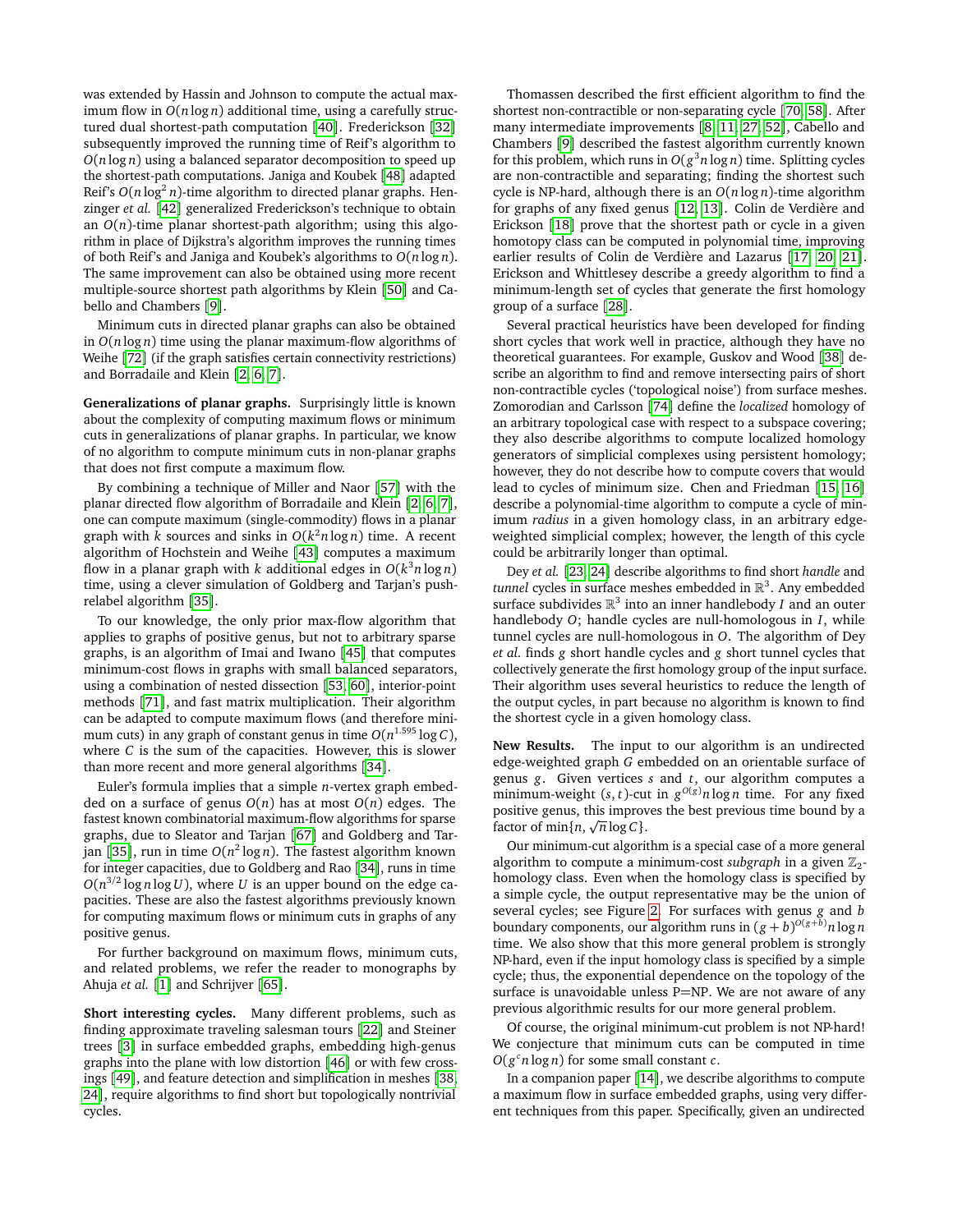graph embedded on an orientable surface of genus *g*, with two specified vertices *s* and *t*, we can compute a maximum (*s*, *t*)-flow in  $O(g^7 n \log^2 n \log^2 C)$  time for integer capacities that sum to *C*, or in (*g* log *n*) *<sup>O</sup>*(*g*)*n* time for real capacities. Our key insight is that it suffices to optimize the relative homology class of the flow, rather than directly optimizing the flow itself.

### <span id="page-2-0"></span>**2. DRAMATIS PERSONAE**

We begin by recalling several useful definitions related to graphs embedded on surfaces. For more comprehensive treatments, we refer the interested reader to Gross and Tucker [[37](#page-7-33)] and Mohar and Thomassen [[58](#page-8-25)] for topological graph theory, and to Hatcher [[41](#page-8-28)] and Stillwell [[68](#page-8-29)] for topology.

## **2.1 Surfaces and Curves**

A *surface* (more formally, a *2-manifold*) Σ is a compact topological space in which every point has an open neighborhood homeomorphic to either the plane  $\mathbb{R}^2$  or a closed halfplane  $\{(x, y) \in \mathbb{R}^2 \mid x \ge 0\}$ . The points with halfplane neighborhoods comprise the *boundary* of the surface; every connected component of the boundary is homeomorphic to a circle. A surface is *non-orientable* if it contains a subset homeomorphic to the Möbius band, and *orientable* otherwise.

A *path* in a surface  $\Sigma$  is a continuous function  $p: [0,1] \rightarrow \Sigma$ . A *loop* is a path whose endpoints  $p(0)$  and  $p(1)$  coincide; we refer to this common endpoint as the *basepoint* of the loop. An *arc* is a path whose endpoints lie on the boundary of Σ. A *cycle* is a continuous function  $\gamma: S^1 \to \Sigma$ . We refer to paths, loops, arcs, and cycles as *curves*. We will usually not distinguish between a path/cycle and its image in Σ. A curve is *simple* if the function that defines it is injective, except for the basepoint in the case of loops. The *reversal*  $\overline{p}$  of a path *p* is defined by setting  $\overline{p}(t) = p(1-t)$ . The *concatenation*  $\mathbf{p} \cdot \mathbf{q}$  of two paths *p* and *q* with  $p(1) = q(0)$  is the path created by setting  $(p \cdot q)(t) = p(2t)$ for all *t* ≤ 1/2 and  $(p \cdot q)(t) = q(2t - 1)$  for all  $t ≥ 1/2$ .

The *genus* of a surface  $\Sigma$  is the maximum number of simple, disjoint, non-separating cycles  $\gamma_1, \gamma_2, \ldots, \gamma_g$ ; that is,  $\gamma_i \cap \gamma_j = \emptyset$ for all *i* and *j*, and the surface  $\Sigma \setminus (\gamma_1 \cup \cdots \cup \gamma_g)$  is connected. This paper will consider only compact, connected, orientable surfaces. Up to homeomorphism, there is exactly one such surface with any non-negative genus *g* and any non-negative number of boundaries *b*.

#### **2.2 Graph Embeddings**

An *embedding* of an undirected graph *G* on a surface Σ consists of a mapping of vertices of *G* to distinct points in Σ and a collection of mappings from edges of *G* to simple paths in Σ that intersect only at common endpoints. A *face* of an embedding is a maximal connected subset of  $\Sigma$  that does not intersect the image of any edge or vertex. An embedding is *cellular* (or *2-cell* [[58](#page-8-25)]) if every face is an open topological disk; in particular, in any cellular embedding, the boundary of  $\Sigma$  is covered by edges of *G*.

Suppose *G* is a simple *n*-vertex graph cellularly embedded on an orientable surface of genus *g* with *b* boundaries. Euler's formula  $|V| - |E| + |F| = 2 - 2g - b$  implies that *G* has at most 3*n* − 6 + 6*g* + 3*b* edges and at most 2*n* − 4 + 4*g* + 2*b* faces, with equality if every face of the embedding and every boundary cycle is a triangle. Thus, the overall complexity of an embedding of an *n*-vertex graph is  $O(n + g + b) = O(n)$ .

Cellular graph embeddings are equivalent to the *combinatorial surfaces* introduced by Colin de Verdière [[17](#page-7-25)] and used by several other authors to formulate optimization problems for surface-embedded graphs [[9,](#page-7-0) [10,](#page-7-34) [11,](#page-7-20) [13,](#page-7-23) [18,](#page-7-24) [19,](#page-7-35) [20,](#page-7-26) [21,](#page-7-27) [27,](#page-7-21) [28,](#page-7-28) [29,](#page-7-36) [52](#page-8-26)]. A combinatorial surface  $S = (\Sigma, G)$  consists of an abstract surface Σ together with a cellularly embedded graph *G* with positively weighted edges. Paths and cycles are required to be walks in the graph; the length of an curve is the sum of its edge weights, counted with appropriate multiplicity.

Two paths in a combinatorial surface *cross* if no continuous infinitesimal perturbation makes them disjoint; if such a perturbation exists, then the paths are *non-crossing*. We say that a cycle *γ* is *non-self-crossing* if no two sub-paths of *γ* cross, *weakly simple* if *γ* is non-self-crossing and traverses each edge at most once, and *(strictly) simple* if *γ* visits each vertex at most once.

*Cutting* a combinatorial surface along a cycle or an arc modifies both the surface and the embedded graph. For any combinatorial surface  $S = (\Sigma, G)$  and any cycle or arc  $\gamma$  in *G*, we define a new combinatorial surface  $S \setminus \gamma$  by taking the topological closure of  $\Sigma \setminus \gamma$  as the new underlying surface; the new embedded graph contains two copies of each vertex and edge of *γ*, each bordering a new boundary.

# **2.3 Homotopy and Homology**

Homotopy is an equivalence relation between curves that captures the notion of continuous deformation. Two paths  $p$  and  $p'$ are *homotopic* if there is a continuous map  $h: [0,1] \times [0,1] \rightarrow \Sigma$ such that  $h(0, t) = p(t)$  and  $h(1, t) = p'(t)$  for all *t*, and  $h(\cdot, 0)$ and  $h(\cdot, 1)$  are constant maps. Two cycles  $\gamma$  and  $\gamma'$  are *(freely) homotopic* if there is a continuous map  $h \colon [0,1] \times S^1 \to \Sigma$  such that  $h(0, t) = \gamma(t)$  and  $h(1, t) = \gamma'(t)$  for all *t*. A loop or cycle is *contractible* if it is homotopic to a constant map; an arc is contractible if it is homotopic to a subpath of a boundary cycle. A simple cycle  $\gamma$  is *separating* if  $\Sigma \setminus \gamma$  is disconnected.

Homology is a coarser equivalence relation than homotopy, with nicer algebraic properties. Like several earlier papers [[15,](#page-7-29) [16,](#page-7-30) [23,](#page-7-31) [24](#page-7-18)], we will consider only one-dimensional cellular homology with coefficients in the finite field  $\mathbb{Z}_2$ ; this restriction allows us to radically simplify our definitions. For a more general treatment of homology, we refer the reader to our companion paper [[14](#page-7-32)] or to standard references on topology [[41,](#page-8-28) [68,](#page-8-29) [73](#page-8-30)].

Fix a cellular embedding of an undirected graph *G* on a surface with genus *g* and *b* boundaries. An *even subgraph* is a subgraph of *G* in which every node has even degree, or equivalently, the union of edge-disjoint cycles. A *boundary subgraph* is the boundary of the union of a subset of faces of *G*; for example, every separating cycle is a boundary subgraph. Two even subgraphs are *homologous*, or in the same *homology class*, if their symmetric difference is a boundary subgraph. Boundary subgraphs are also called *null-homologous*. Any two homotopic cycles are homologous, but homologous cycles are not necessarily homotopic; see Figure [1.](#page-3-1) Moreover, the homology class of a cycle can contain even subgraphs that are not cycles; see Figure [2.](#page-3-0)

The subgraphs of  $G$  define a vector space isomorphic to  $\mathbb{Z}_2^{|E|}$ , whose addition operation is symmetric difference, denoted ⊕. Even subgraphs, boundary subgraphs, and homology classes all define subspaces of this vector space as follows.

The **cycle space**  $Z(G)$  is the vector space of all even subgraphs, which is (redundantly) generated by all cycles in *G*. Every even subgraph satisfies |*V*| linear constraints, one at each vertex; however, exactly one of these constraints is redundant. Thus, the cycle space is isomorphic to  $\mathbb{Z}_2^{|E|-|V|+1}$ .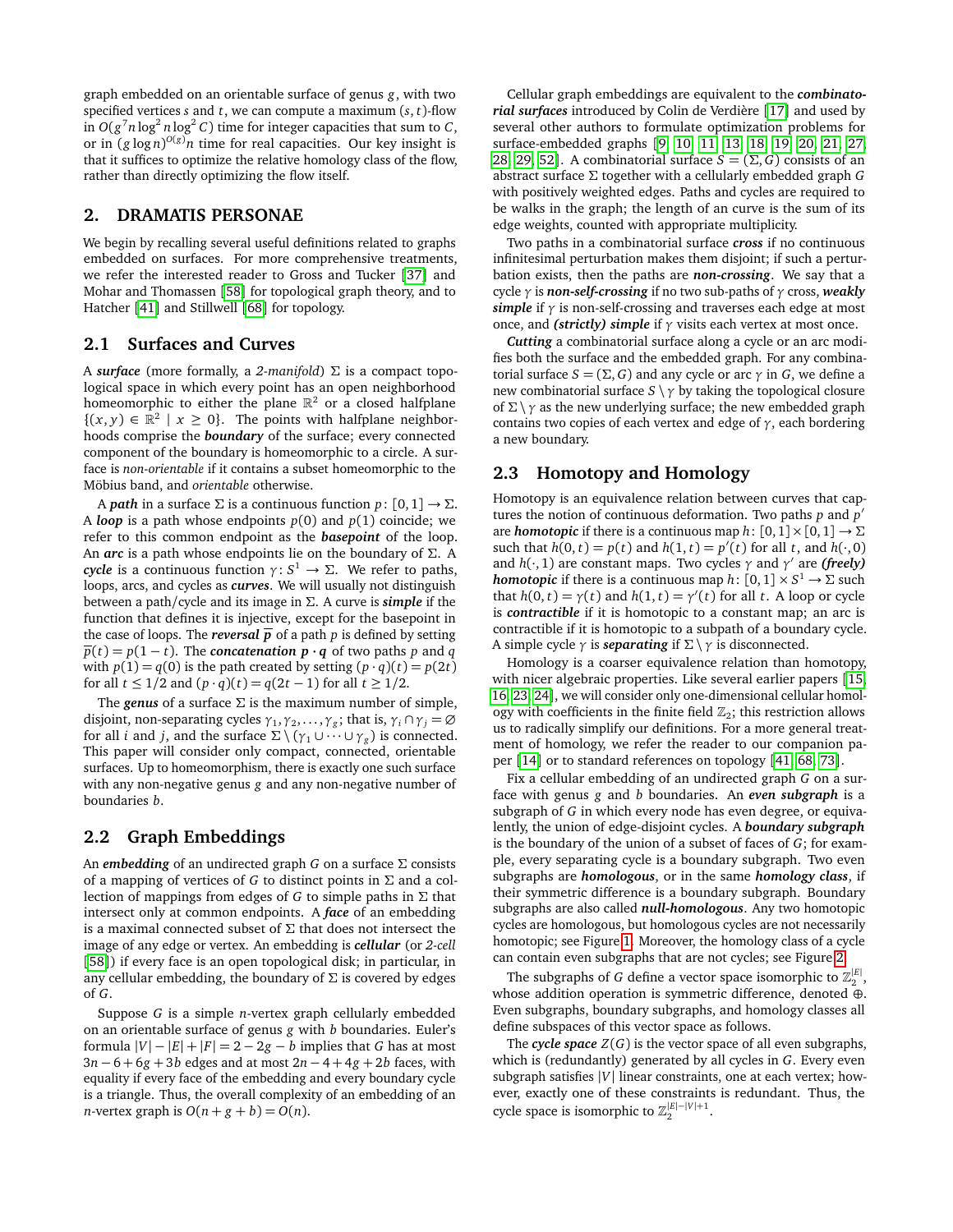

**Figure 1.** Homologous pairs of cycles that are not homotopic. (Lighter portions of the curves are on the back side of the surface.)

<span id="page-3-1"></span>

<span id="page-3-0"></span>**Figure 2.** Each cycle is homologous to the union of the other two.

The **boundary space**  $B(G)$  is the vector space of all boundary subgraphs, which is (redundantly) generated by the boundaries of faces of the embedding of *G*. Any boundary subgraph is specified by a subset of the faces; a subset and its complement define the same boundary subgraph if and only if the surface has no boundary. Thus  $B(G)$  is isomorphic to  $\mathbb{Z}_2^{|F|-1}$  if  $b=0,$  and  $\mathbb{Z}_2^{|F|}$ if  $b \geq 1$ . Because every boundary subgraph is even,  $B(G)$  is a linear subspace of *Z*(*G*).

Finally, the *homology space*  $H(G)$  is the vector space of all homology classes of even subgraphs, which is isomorphic to  $Z(G)/B(G)$ . Euler's formula implies that  $H(G)$  has dimension  $(|E| - |V| + 1) - (|F| - 1) = 2g$  if  $b = 0$ , or  $(|E| - |V| + 1) - |F| =$  $2g + b - 1$  if  $b > 0$ . In particular, any two graphs embedded on the same surface define isomorphic homology spaces, and the number of different homology classes is exactly  $2^{2g + max\{0, b-1\}}$ . The dimension  $\beta = 2g + \max\{0, b - 1\}$  of  $H(G)$  is called the *first Betti number* of the surface.

## **2.4 Dual Graphs, Cocycles, and Cuts**

For any graph *G* on a surface without boundary,<sup>[1](#page-3-2)</sup> we can define a canonical *dual graph G***<sup>∗</sup>** . The vertices of *G* ∗ correspond to the faces of  $G$ , and two vertices in  $G^*$  are are joined by a (dual) edge if and only if the corresponding faces of *G* are separated by an edge of *G*. Thus, every edge *e* in *G* has a corresponding dual edge in *G* ∗ , denoted *e* **∗** . For any face *f* of *G*, we let *f* <sup>∗</sup> denote the corresponding vertex of *G* ∗ . The dual graph *G* <sup>∗</sup> has a cellular embedding on  $\Sigma$ , whose faces correspond exactly to the vertices of *G*. For any vertex  $v$  of *G*, we let  $v^*$  denote the corresponding face of *G*<sup>\*</sup>. Duality is an involution—the dual of *G*<sup>\*</sup> is isomorphic to the original graph *G*.

When the graph *G* is fixed, we abuse notation by writing *H* ∗ to denote the subgraph of  $G^*$  containing the edges dual to the edges of a subgraph *H* of *G*. If a subgraph *H* is a cycle, we call its dual *H* ∗ a *cocycle*; if a subgraph *H* is a boundary subgraph, its dual *H* ∗ is a *cut*. In planar graphs, every cocycle is a cut, and every minimal cut is a cocycle; however, these equivalences do not extend to higher-genus graphs.



**Figure 3.** Graph duality. One edge  $uv$  and its dual  $(uv)^* = f^*g^*$  are emphasized.

## **3. MINIMUM HOMOLOGOUS SUBGRAPHS**

Let *G* be an *n*-vertex undirected graph, embedded on an orientable surface with genus *g* and *b* boundary components, and let *H* be an even subgraph of *G*. In this section, we describe an algorithm to compute the minimum-cost even subgraph homologous with *H* in  $(g + b)^{O(g + b)} n \log n$  time. In fact, our algorithm can be modified easily to compute a minimum-cost representative in *every* homology class in the same asymptotic running time; there are exactly 2<sup>2</sup>*g*+max{*b*−1,0} such classes.

Our algorithm closely resembles the algorithm of Chambers *et al.* [[13](#page-7-23)] for computing a shortest splitting cycle; in fact, our algorithm is somewhat simpler. The first stage of our algorithm cuts the underlying combinatorial surface into a topological disk by a network of shortest paths. Next, we enumerate all possible ways for an even subgraph to intersect each shortest path in the decomposition network  $O(g + b)$  times. We quickly discard any crossing pattern that does not correspond to an even subgraph in the desired homology class. Each crossing pattern is realized by several *homotopy* classes of sets of non-crossing cycles, which we easily enumerate. Within each homotopy class, we find a minimum-length set of non-crossing cycles with each crossing pattern using an algorithm of Kutz [[52](#page-8-26)]. The union of those cycles is an even subgraph in the desired homology class; we return the lightest such subgraph as our output.

To simplify the presentation of our results, we assume that there is a unique shortest path  $\sigma(u, v)$  between any pair of vertices *u* and *v* in the input graph *G*. If necessary, this assumption can be enforced (at least with high probability) using standard perturbation techniques [[59](#page-8-31)].

## **3.1 Minimum Cuts**

Before we describe our algorithm, we first show that the minimumweight homologous subgraph problem includes (the combinatorial dual of) the classical minimum-cut problem as a special case.

**Lemma 3.1.** Let  $G = (V, E)$  be an edge-weighted graph embedded on a surface Σ without boundary, and let *s* and *t* be vertices of *G*. Finally, let *X* be the minimum-weight (*s*, *t*)-cut in *G*. Then *X* ∗ is the minimum-weight even subgraph of *G* <sup>∗</sup> homologous with the boundary of  $s^*$  in the surface  $\Sigma \setminus (s^* \cup t^*)$ .

**Proof:** Let  $∂s$ <sup>\*</sup> denote the boundary of *s*<sup>\*</sup>, and let Σ' denote the surface  $\Sigma \setminus (s^* \cup t^*)$ .

Let *X* be an arbitrary (*s*, *t*)-cut in *G*. This cut partitions the vertices of *G* into two disjoint subsets, *S* and *T*, respectively containing vertices *s* and *t*. Thus, the dual subgraph *X* <sup>∗</sup> partitions the faces of  $G^*$  into two disjoint subsets,  $S^*$  and  $T^*$ , respectively containing faces  $s^*$  and  $t^*$ . In particular,  $X^*$  is the boundary of the union of the faces in  $S^*$ , which implies that  $X^*$  is nullhomologous in Σ. The subgraph  $X^* \oplus \partial s^*$  is the boundary of

<span id="page-3-2"></span><sup>&</sup>lt;sup>1</sup>Graph duality can be generalized to surfaces with boundary [[18,](#page-7-24) [29](#page-7-36)], but this paper will not require such a generalization.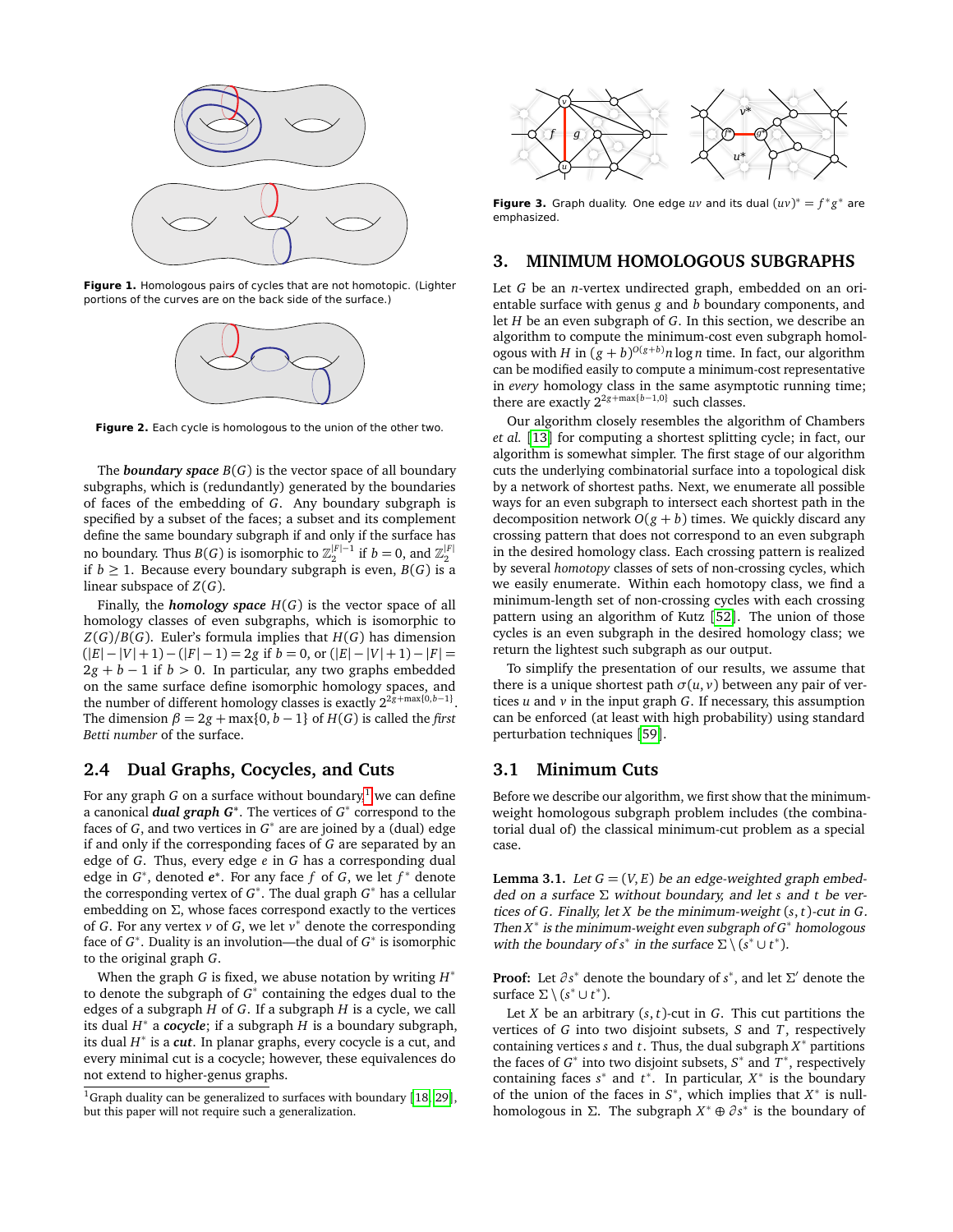the union of  $S^* \setminus \{s^*\}$ , which is a subset of the faces of  $\Sigma'$ . Thus,  $X^* \oplus \partial s^*$  is null-homologous in  $\Sigma'$ . We conclude that  $X^*$  and  $\partial s^*$ are homologous in  $\Sigma'.$ 

Conversely, let *X* <sup>∗</sup> be an arbitrary even subgraph of *G* <sup>∗</sup> homologous to *∂ s* ∗ in Σ 0 . The subgraph *X* <sup>∗</sup> ⊕ *∂ s* ∗ is null-homologous in  $\Sigma'$ . This immediately implies that  $X^*$  is null-homologous in  $\Sigma$ ; moreover, faces *s*<sup>\*</sup> and *t*<sup>\*</sup> are on opposite sides of *X*<sup>\*</sup>. any path from *s* to *t* in the original graph *G* must traverse at least one edge of *X*. We conclude that *X* is an (*s*, *t*)-cut. П

#### **3.2 Crossing Bound**

Our main technical lemma establishes an upper bound on the number of crossings between an arbitrary shortest path and the minimum-weight even subgraph in any homology class. Crossingnumber arguments were first used by Cabello and Mohar [[11](#page-7-20)] to develop the first subquadratic algorithms for shortest noncontractible and non-separating cycles; their arguments are the foundation of all later improvements of their algorithm [[8,](#page-7-19) [52,](#page-8-26) [9](#page-7-0)]. Our proof is quite similar to the argument of Chambers *et al.* [[13](#page-7-23)] that the shortest *splitting* cycle crosses any shortest path  $O(g + b)$ times. However, our new proof is simpler, because the structure we seek is a true subgraph, which need not be connected, rather than a single (weakly) simple closed walk.

Stating our crossing bound is rather subtle, because we cannot consistently define when a shortest path crosses an even subgraph. Instead, we partition the even subgraph into a wellbehaved collection of cycles, and then consider the total number of crossings between a shortest path and the cycles in that collection. Specifically, we define a *cycle decomposition* of an even subgraph *H* to be a set of edge-disjoint, non-crossing, weakly simple cycles whose union is *H*.

**Lemma 3.2.** Every even subgraph of an embedded graph has a cycle decomposition.

**Proof:** Let *H* be an even subgraph of *G*. We can decompose *H* into cycles by specifying, at each vertex *v*, which pairs of incident edges of *H* are consecutive. Any pairing that does not create a crossing at *v* is sufficient. For example, if  $e_1, e_2, \ldots, e_{2d}$  are the edges of *H* incident to *v*, indexed in clockwise order around *v*,  $\Box$ we could pair edges *e*<sup>2</sup>*i*−<sup>1</sup> and *e*<sup>2</sup>*<sup>i</sup>* for each *i*.

We emphasize that each cycle in a cycle decomposition may visit vertices multiple times; indeed, some even subgraphs cannot be decomposed into strictly simple cycles.

<span id="page-4-0"></span>**Lemma 3.3.** Let *G* be an edge-weighted graph embedded on a surface with genus *g* and *b* boundary components. Let *H* be a subgraph of  $G$  of minimum weight in its  $\mathbb{Z}_2$ -homology class, and let *γ*<sup>1</sup> ,*γ*<sup>2</sup> , . . . ,*γ<sup>r</sup>* be a cycle decomposition of *H*. The total number of crossings between any shortest path in *G* and the cycles  $\gamma_1, \gamma_2, \ldots, \gamma_r$  is at most 6*g* + 2*b* − 3.

**Proof:** Let  $\sigma(y, z)$  denote the shortest path between any two vertices *y* and *z*, and let  $\sigma = \sigma(u, v)$  for some vertices *u* and *v*. Uniqueness of shortest paths implies that if *y* and *z* are vertices of *σ*, either the shortest path *σ*(*y*, *z*) or its reversal *σ*(*z*, *y*) is a subpath of *σ*. Without loss of generality, we can assume that *σ* crosses each cycle  $\gamma_i$  at least once. For each *i*, let  $x_i$  denote the number of times  $\sigma$  and  $\gamma$ <sup>*i*</sup> cross, and let  $x = x_1 + x_2 + \cdots + x_r$ . We need to prove that  $x \leq 6g + 2b - 3$ .

Consider the graph  $G/\sigma$  obtained from *G* by contracting  $\sigma$  to a single vertex *uv*. This graph inherits a cellular embedding on Σ from the cellular embedding of *G*. Each cycle *γ<sup>i</sup>* is contracted to the union of  $x_i$  simple non-crossing loops in  $G/\sigma$  with basepoint  $uv$ . Altogether, we obtain  $x$  loops, which we denote  $\ell_1, \ell_2, \ldots, \ell_x$ .

Suppose some loop  $\ell_i$  is contractible. This loop is the contraction of a path  $\pi$ <sup>*i*</sup> in *G* whose endpoints  $u$ <sup>*i*</sup> and  $v$ <sup>*i*</sup> lie in  $\sigma$ . The cycle  $\delta = \pi_i \cdot \sigma(v_i, u_i)$  is also contractible. Thus, the even subgraph  $H \oplus \delta$  is homologous with  $H$ . Moreover, the uniqueness of shortest paths implies that the weight of  $H \oplus \delta = H \cup \sigma(v_i, u_i) \setminus \pi_i$ is smaller than the weight of *H*. But this contradicts our assumption that *H* has minimum weight in its homology class.

Now suppose some pair of loops  $\ell_i$  and  $\ell_j$  are homotopic; by definition, the cycle  $\ell_i \cdot \overline{\ell_j}$  is contractible. These two loops are contractions of paths  $\pi_i$  and  $\pi_j$  in *G* with endpoints in  $\sigma$ . Let *u*<sub>*i*</sub> and *v*<sub>*i*</sub> denote the endpoints of  $π<sub>i</sub>$ , and let  $u<sub>j</sub>$  and  $v<sub>j</sub>$  denote the endpoints of  $\pi_j$ . The cycle  $\pi_i \cdot \sigma(v_i, v_j) \cdot \overline{\pi_j} \cdot \sigma(u_j, u_i)$  in *G* is also contractible. Let *δ* denote the set of edges of *G* that appear in this cycle exactly once. If the sub-paths  $\sigma(v_i, v_j)$  and  $\sigma(u_j, u_i)$ are edge-disjoint, then *δ* is a contractible cycle; otherwise, *δ* is the union of two non-crossing homotopic cycles. In either case, *δ* is a boundary subgraph, so the symmetric difference *H* ⊕ *δ* is homologous with *H*. Moreover, *H* ⊕*δ* has smaller weight than *H*, and we obtain another contradiction.

We conclude that the loops  $\ell_1, \ell_2, \ldots, \ell_x$  lie in distinct nontrivial homotopy classes. Thus, these loops define an embedding of a single-vertex graph with *x* edges onto Σ, where no face of the embedding is a disk bounded by less than three edges. Euler's formula now implies that  $x \le 6g+2b-3$  [[13,](#page-7-23) Lemma 2.1].

We emphasize that different cycle decompositions of the same even subgraph may lead to different numbers of crossings. Our crossing bound applies to *any* cycle decomposition.

## **3.3 Systems of Paths and Crossing Vectors**

We are now ready to describe our algorithm. The input consists of an edge-weighted graph *G*, embedded on a surface Σ with genus *g* and *b* boundary components, along with an even subgraph *H* of *G*. Our algorithm computes the minimum-weight even subgraph of *G* that is homologous with *H*.

Our algorithm begins by computing a set *P* of paths, each of which is the concatenation of two shortest paths (possibly meeting in the interior of an edge), such that the surface  $\Sigma \backslash P$  is a topological disk. If the  $\Sigma$  has no boundary, the paths in *P* are noncontractible loops with an arbitrary common basepoint; Euler's formula implies that the number of loops is 2*g*. Specifically, we construct a *greedy system of loops* in  $O(n \log n + gn)$  time, using an algorithm of Erickson and Whittlesey [[28](#page-7-28)]. If the surface has boundary, the paths in *P* are non-contractible arcs; Euler's formula implies that the number of arcs is  $2g + b - 1$ . Specifically, we again construct a *greedy system of arcs* in  $O(n \log n + (b + g)n)$ time, using a modification of Erickson and Whittlesey's algorithm described by Chambers *et al.* [[13](#page-7-23)].

Let  $p_1, p_2, \ldots, p_\beta$  denote the paths in *P*, where  $\beta = 2g +$ max $\{0, b - 1\}$ . It is no coincidence that the number of paths in *P* is equal to the dimension of the homology group *H*(*G*). Indeed, we can identify the homology class of any even subgraph by considering the number of times it crosses each path in *P*, as follows.

For any cycle *γ* and any index *i*, let *x<sup>i</sup>* (*γ*) denote the number of times  $\gamma$  crosses the path  $p_i$ . The *crossing vector*  $x(\gamma)$  is the vector (*x*<sup>1</sup> (*γ*), . . . , *x<sup>β</sup>* (*γ*)). The crossing vector of a set of cycles is the sum of the crossing vectors of its elements. Crossing vectors are not well-defined for arbitrary even subgraphs; different cycle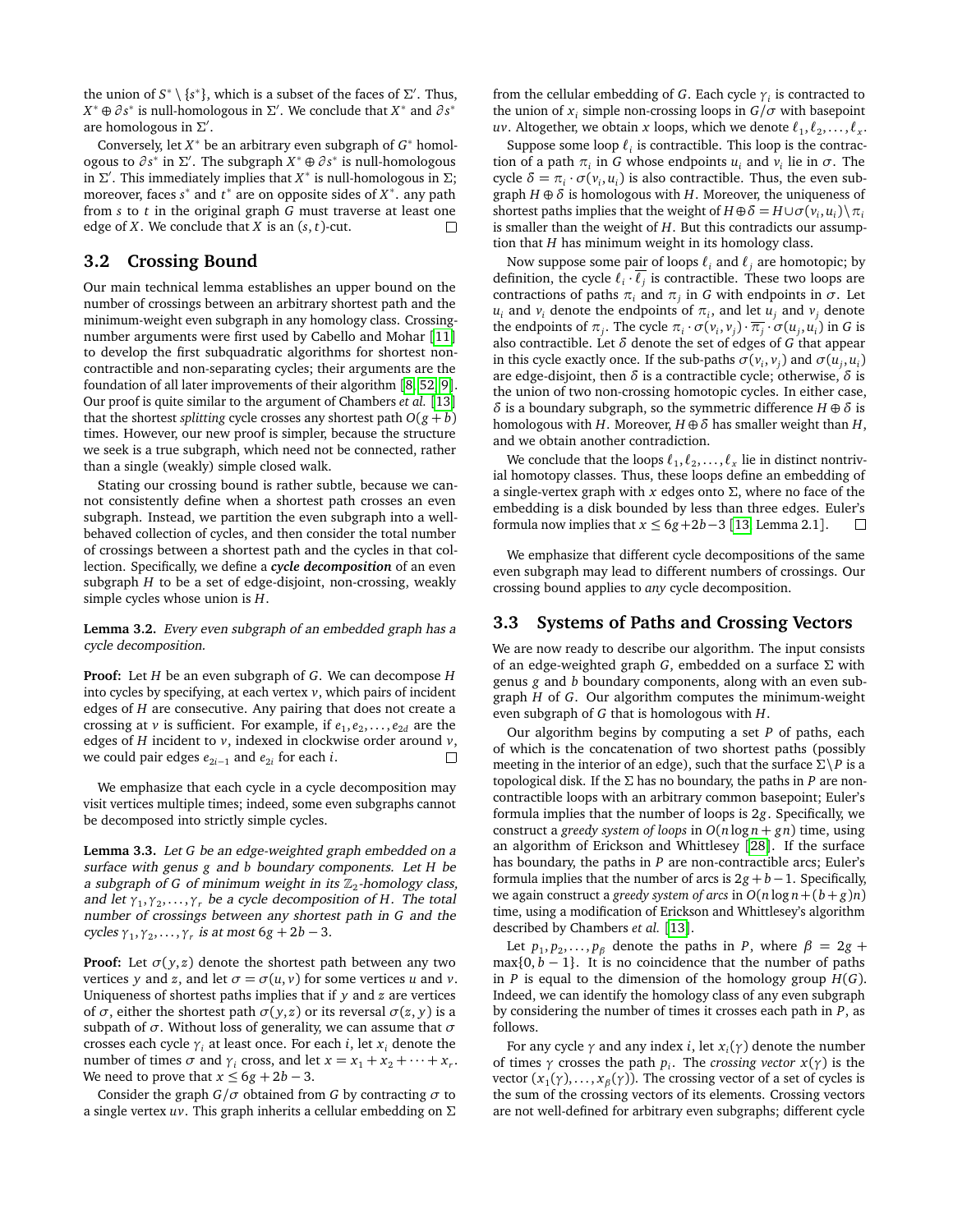decompositions can yield different crossing numbers. However, the *parity* of the crossing numbers is independent of the cycle decomposition. The *crossing parity vector* of any even subgraph *H* is the bit vector  $\bar{x}(H) = (\bar{x}_1, \ldots, \bar{x}_\beta)$ , where  $\bar{x}_i = 1$  if the path  $p_i$ crosses (any cycle decomposition of) *H* an odd number of times, and  $x_i = 0$  otherwise.

**Lemma 3.4.** Two even subgraphs are homologous if and only if their crossing parity vectors are equal.

**Proof:** Every boundary subgraph is the symmetric difference of facial cycles. Any non-contractible loop or arc crosses facial cycle an even number of times; thus, the crossing parity vector of any facial cycle is the zero vector. Every pair of even subgraphs *H* and *H'* satisfies the identity  $x(H \oplus H') = x(H) \oplus x(H')$ . Thus, the crossing parity vector of any boundary subgraph is the zero vector.  $\Box$ 

**Lemma 3.5.** We can compute the crossing parity vector of any even subgraph in *O*(*gn*) time.

**Proof:** We can compute a cycle decomposition  $\gamma_1, \ldots, \gamma_r$  of *H* in *O*(*n*) time, by following the proof of Lemma [3.3.](#page-4-0) We can compute the number of crossings between any cycle  $\gamma_i$  and any path  $p_j$ in time proportional to the number of edges in *γ<sup>i</sup>* . Thus, we can compute each bit  $\bar{x}_j(H)$  in  $O(n)$  time. П

We call an integer vector (*x*<sup>1</sup> , . . . , *x<sup>β</sup>* ) a *valid crossing vector* if *x*<sub>*i*</sub> ≤ 12*g* + 4*b* − 6 for all *i* and (*x*<sub>1</sub> mod 2, . . . , *x<sub>β</sub>* mod 2) =  $\bar{x}$ (*H*). Our algorithm enumerates all  $(g + b)^{O(g + b)}$  valid crossing vectors by brute force in  $(g + b)^{O(g + b)}$  time. Then for each valid crossing vector, our algorithm computes the minimum-weight collection of cycles with that crossing vector, as we describe next.

## **3.4 Triangulations and Crossing Sequences**

We can cut our combinatorial surface  $\Sigma \setminus P$  into a 2 $\beta$ -gon, or *abstract polygonal schema*, by cutting along each path in *P* and replacing each copy of each path in the cut surface with a single edge. Thus, each path in *P* corresponds to two edges of this polygon. The vertices correspond to copies of the common basepoint of *P* if  $\Sigma$  has no boundary, or to boundary paths between endpoints of *P* otherwise.

We dualize the abstract polygonal schema by replacing each edge with a vertex, and connecting vertices which correspond to adjacent edges in the primal schema. Any collection of noncrossing, non-self-crossing cycles corresponds to a *weighted triangulation* [[13](#page-7-23)], where we draw an edge between two vertices of the dual abstract polygonal schema if and only if some cycle consecutively crosses the corresponding pair of paths in the greedy system of loops. Each edge is weighted by the number of times such a crossing occurs in our collection. Conversely, a weighted triangulation corresponds to a collection of non-crossing, nonself-crossing cycles as long as corresponding vertices are incident to edges of equal total weight. Lemma [3.3](#page-4-0) implies that we only need to consider weights between 0 and  $O(g + b)$ . Thus, there are  $(g + b)^{O(g + b)}$  different weighted triangulations for each valid crossing vector.

For each valid weighted triangulation, we can compute a corresponding collection of abstract cycles in  $O((g + b)^2)$  time by brute force. In the same time, we can also compute the *sequence* of crossings of each abstract cycle with the paths in *P*. An algorithm of Kutz [[52](#page-8-26)] computes the shortest cycle in *G* with a



**Figure 4.** Two disjoint simple cycles on a surface of genus 2, and the corresponding weighted triangulation.

given crossing sequence of length  $x$  in  $O(xn \log n)$  time, by gluing together *x* copies of the planar surface  $\Sigma \setminus P$  into an annulus and calling Frederickson's planar minimum-cut algorithm [[32](#page-7-10)]. Thus, for each weighted triangulation, we obtain the shortest corresponding set of cycles in  $O((g + b)^2 n \log n)$  time.

**Theorem 3.6.** Let *G* be a graph with positively weighted edges embedded on a surface with genus *g* and *b* boundary components, and let *H* be an even subgraph of *G*. We can compute the minimum-cost even subgraph homologous with *H* in  $(g + b)^{O(g + b)} n \log n$  time.

**Corollary 3.7.** Let *G* be an edge-weighted graph embedded on a surface with genus *g* and *b* boundary components, and let *s* and *t* be vertices of *G*. We can compute the minimum-weight  $(s, t)$ -cut in *G* in  $g^{O(g)}n \log n$  time.

# **4. NP-HARDNESS**

In this section, we show that finding the minimum-weight even subgraph in a given homology class is NP-hard, even when the underlying surface has no boundary.

Chen and Freedman [[16,](#page-7-30) [15](#page-7-29)] proved a similar hardness result (by reduction from a special case of MAX2SAT) for general simplicial complexes; however, the complexes output by their reduction are never manifolds. Chambers *et al.* [[13](#page-7-23)] prove that finding the shortest *splitting* cycle is NP-hard; a cycle is splitting if it is nonself-crossing, non-contractible, and null-homologous. A simple modification of their reduction (from Hamiltonian cycle in planar grid graphs) implies that finding the shortest *strictly simple cycle* in a given homology class is NP-hard. Our proof closely follows a reduction of McCormick *et al.* [[55](#page-8-32)] from MIN2SAT to a special case of MAXCUT.

**Theorem 4.1.** Computing the minimum-cost even subgraph in a given homology class on a surface without boundary is equivalent to computing a minimum-capacity cut in an embedded edgeweighted graph *G* whose negative-cost edges are dual to an even subgraph in *G* ∗ .

**Proof:** Fix a graph *G* embedded on a surface Σ without boundary, together with a cost function  $c: E \to \mathbb{R}$ . For any even subgraph *H* of *G*, let  $c(H) = \sum_{e \in H} c(e)$ , and let MINHOM(*H*, *c*) denote the even subgraph of minimum cost in the homology class of *H*.

Consider the *residual cost* function  $c_H : E \to \mathbb{R}$  defined by setting  $c_H(e) = c(e)$  for each edge  $e \notin H$ , and  $c_H(e) = -c(e)$ for each edge  $e \in H$ . For any subgraph  $H'$  of  $G$ , we have  $c(H') = c_H(H \oplus H') + c(H)$ , which immediately implies that  $MINHOM(H, c) = H \oplus MINHOM(\emptyset, c_H).$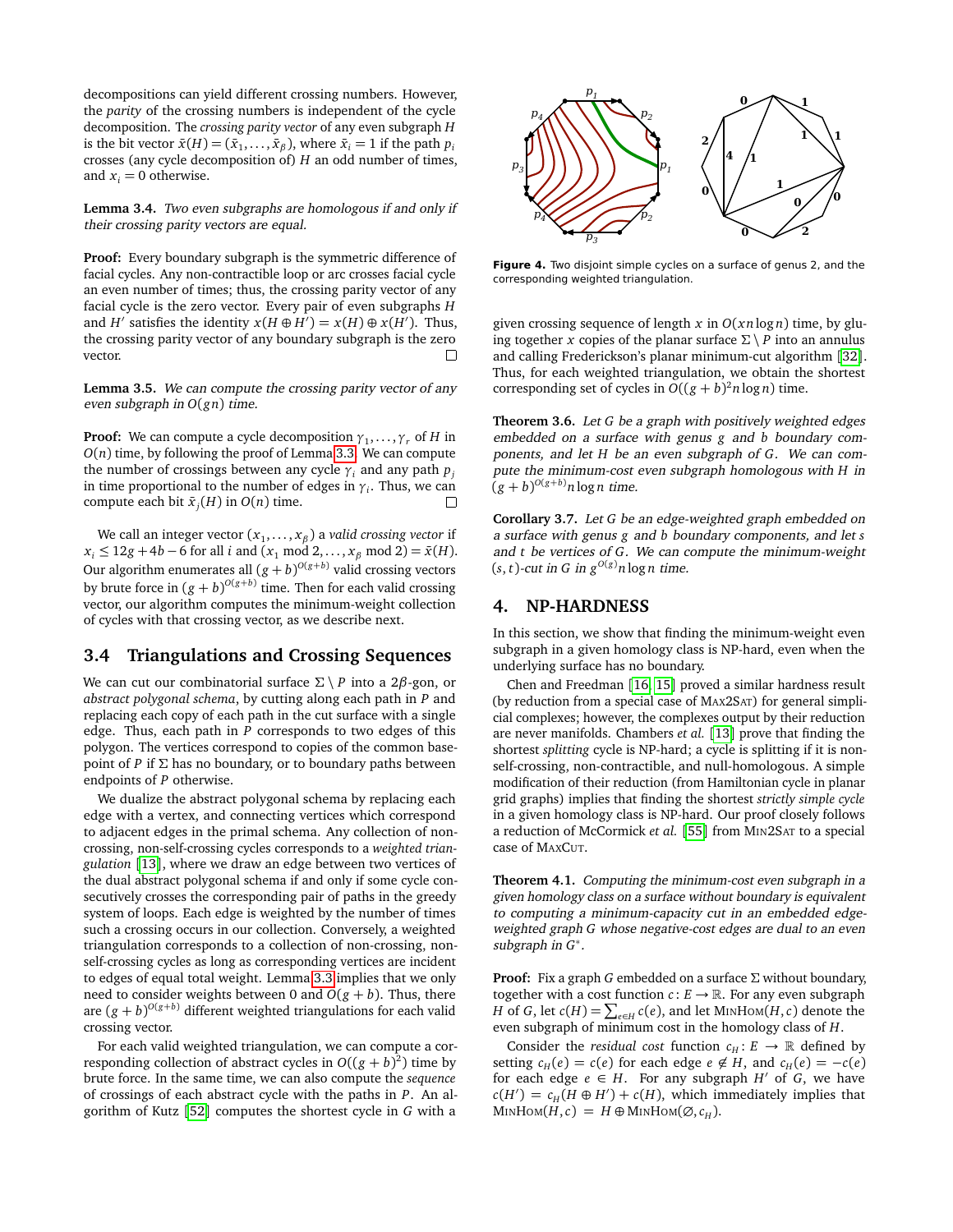Every null-homologous even subgraph of *G* is dual to a cut in the dual graph *G* ∗ . Thus, we have reduced our problem to computing the minimum cut in  $G^*$  with respect to the cost function  $c_H$ . Since the empty set is a valid cut with zero cost, the cost of the minimum cut is never positive. In particular, *H* is the minimum-cost even subgraph in its homology class if and only if the cut in  $G^*$  with minimum residual cost is empty.

In fact, our reduction is reversible. Suppose we want to find the minimum cut in an embedded graph  $G = (V, E)$  with respect to the cost function  $c: E \to \mathbb{R}$ , where every face of *G* is incident to an even number of edges with negative cost. Let  $H = \{e \in E \mid c(e) < 0\}$  be the subgraph of negative-cost edges, and let *X* denote the (possibly empty) set of edges in the minimum cut of *G*. Consider the *absolute cost* function  $|c|: E^* \to \mathbb{R}$ defined as  $|c|(e^*) = |c(e)|$ . Then  $(H \oplus X)^*$  is the even subgraph of  $G^*$  of minimum absolute cost that is homologous to  $H^*$ .  $\Box$ 

We now prove that this special case of the minimum cut problem is NP-hard, by reduction from MINCUT in graphs with negative edges. This problem includes MAXCUT as a special case (when every edge has negative cost), but many other special cases are also NP-hard [[55](#page-8-32)]. The output of our reduction is a simple triangulation; the reduction can be simplified if graphs with loops and parallel edges are allowed.

Suppose we are given an *arbitrary* graph  $G = (V, E)$  with *n* vertices and an *arbitrary* cost function  $c: E \to \mathbb{R}$ . We begin by computing a cellular embedding of *G* on some surface. If we don't care whether the surface is orientable, we can simply impose a cyclic order on the edges incident to each vertex. The maximum-genus *orientable* cellular embedding can be computed in polynomial time [[33](#page-7-37)]. Alternately, we can add zero-length edges to make the graph complete and then use classical results of Ringel, Youngs, and others [[64,](#page-8-33) [63](#page-8-34)] to compute a minimumgenus orientable embedding of *K<sup>n</sup>* in polynomial time. Once we have an embedding, we add vertices and zero-cost edges to obtain a triangulation.

Let *C* be the sum of the absolute values of the edge costs:  $C := \sum_{e} |c(e)|$ . We locally modify both the surface and the embedding to transform each negative-weight edge into a cocycle, as follows. We transform the edges one at a time; after each iteration, the embedding is a simple triangulation. (Our reduction can be simplified if a simple graph is not required.) For each edge *uv* with  $c(uv) < 0$ , remove *uv* to create a quadrilateral face. Triangulate this face as shown in Figure [5;](#page-6-0) we call the new faces  $uu_1u_2$  and  $vv_1v_2$  *endpoint triangles*. Assign cost *C* to the edges of the endpoint triangles and cost zero to the other new edges. Glue a new handle to the endpoint triangles, and triangulate the handle with a cycle of six edges, each with cost *c*(*uv*)*/*6. These six edges form a cocycle of cost *c*(*uv*), which we call an *edge cocycle*, in the new embedding. Each iteration adds 5 vertices and 21 edges to the graph and increases the genus of the underlying surface by 1.

Let *G*<sup> $\prime$ </sup> denote the transformed graph and *c*<sup> $\prime$ </sup>: *E*(*G*<sup> $\prime$ </sup>)  $\rightarrow \mathbb{R}$  its associated cost function. The minimum cut in  $G'$  cannot contain any edge of an endpoint triangle. Thus, for each edge cocycle, either all six edges cross the cut, or none of them cross the cut. It follows that the minimum cut in  $G'$  corresponds to a cut with equal cost in the original graph *G*. Conversely, any cut in *G* can be transformed into a cut in  $G'$  of equal cost. Thus, computing the minimum cut in  $G'$  is equivalent to computing the minimum cut in *G*.

**Theorem 4.2.** Given an even subgraph *H* of an edge-weighted graph *G* embedded on a surface without boundary, computing



<span id="page-6-0"></span>**Figure 5.** Adding a handle to transform a negative edge into a negative cocycle. Thick (blue) edges have cost *C*; dashed edges have cost zero.

the minimum-weight even subgraph homologous to *H* is strongly NP-hard.

Our reduction can be modified further to impose other desirable properties on the output instances, for example, that the graph is unweighted, every vertex has degree 3, or the input subgraph *H* is a simple cycle. We leave the details as easy exercises for the reader.

Finally, we emphasize that the NP-hardness of this problem relies crucially on the fact that we are using homology with coefficients taken from the finite field  $\mathbb{Z}_2$ . The corresponding problem for homology with real or integer coefficients is a minimum-cost circulation problem, and thus can be solved in polynomial time. In our companion paper  $[14]$  $[14]$  $[14]$ , we show that this circulation problem can be solved in near-linear time for graphs of constant genus, using very different techniques.

### **5. CONCLUSIONS AND OPEN PROBLEMS**

Many potential improvements and open questions remain. For example, unlike the flow algorithms described in our companion paper [[14](#page-7-32)], our minimum-cut algorithm does not seem to extend easily to embedded *directed* graphs. Computing minimum cuts in directed graphs embedded on a surface in near-linear time remains an open question.

We conjecture that both maximum flows and minimum cuts in embedded graphs can be computed in *O*(*g <sup>k</sup>n* log *n*) time for some small constant *k*, perhaps using a generalization of the network simplex algorithm of Borradaile and Klein [[2,](#page-7-11) [6,](#page-7-12) [7](#page-7-13)]. Even the special case of unit capacities is open.

It seems likely that our minimum-cut algorithm will extend to graphs embedded on non-orientable surfaces; the main challenge is extending Lemma [3.3.](#page-4-0) (In contrast, our techniques for computing maximum flows will not extend to non-orientable surfaces without substantial modification, in part because our definition of duality for directed graphs requires a consistent surface orientation.) No near-linear-time algorithms are known in this setting, even for graphs embedded on the projective plane.

*Acknowledgments.* The authors would like to thank Chandra Chekuri and Aparna Sundar for helpful discussions, and the anonymous reviewers for their comments and suggestions.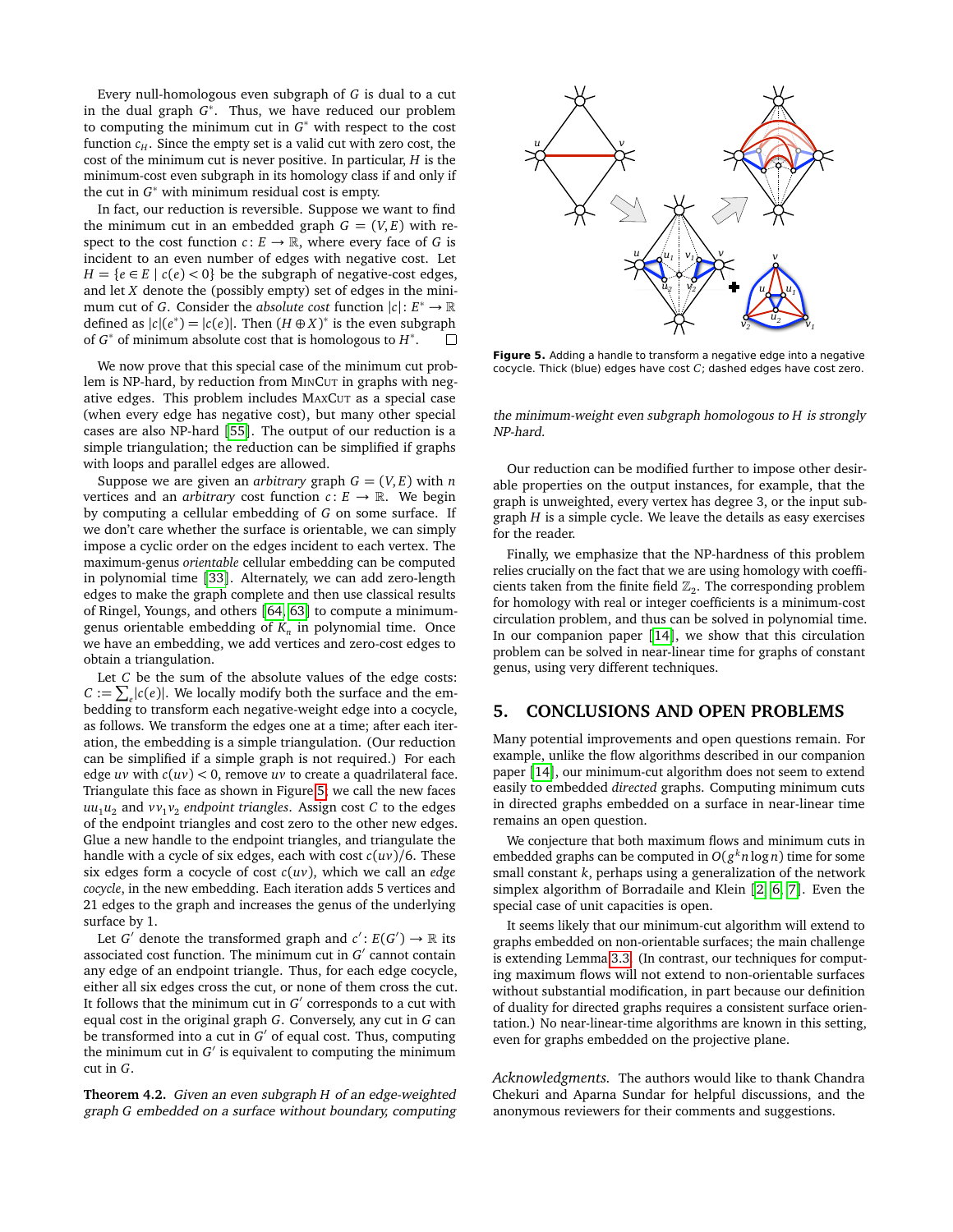# **References**

- <span id="page-7-16"></span>[1] R. K. Ahuja, T. L. Magnanti, and J. Orlin. *Network Flows: Theory, Algorithms, and Applications*. Prentice Hall, 1993.
- <span id="page-7-11"></span>[2] G. Borradaile. *Exploiting Planarity for Network Flow and Connectivity Problems*. Ph.D. thesis, Brown University, May 2008. 〈http://[www.cs.brown.edu](http://www.cs.brown.edu/research/pubs/theses/phd/2008/glencora.pdf)/research/pubs/theses/ phd/2008/[glencora.pdf](http://www.cs.brown.edu/research/pubs/theses/phd/2008/glencora.pdf)〉.
- <span id="page-7-5"></span>[3] G. Borradaile, E. D. Demaine, and S. Tazari. Polynomialtime approximation schemes for subset-connectivity problems in bounded-genus graphs. *Proc. 26th Int. Symp. Theoretical Aspects Comput. Sci.*, 171–182, 2009. Dagstuhl Seminar Proceedings. 〈http://[drops.dagstuhl.de](http://drops.dagstuhl.de/opus/volltexte/2009/1835/)/opus/ [volltexte](http://drops.dagstuhl.de/opus/volltexte/2009/1835/)/2009/1835/〉.
- <span id="page-7-6"></span>[4] G. Borradaile, C. Kenyon-Mathieu, and P. N. Klein. A polynomial-time approximation scheme for Steiner tree in planar graphs. *Proc. 18th Ann. ACM-SIAM Symp. Discrete Algorithms*, 1285–1294, 2007.
- <span id="page-7-7"></span>[5] G. Borradaile, C. Kenyon-Mathieu, and P. N. Klein. Steiner tree in planar graphs: An *O*(*n* log *n*) approximation scheme with singly-exponential dependence on epsilon. *Proc. 10th Ann. Workshop on Algorithms and Data Structures*, 275–286, 2007.
- <span id="page-7-12"></span>[6] G. Borradaile and P. Klein. An *O*(*n* log *n*)-time algorithm for maximum *s t*-flow in a directed planar graph. *Proc. 17th Ann. ACM-SIAM Symp. Discrete Algorithms*, 524–533, 2006.
- <span id="page-7-13"></span>[7] G. Borradaile and P. Klein. An *O*(*n* log *n*) algorithm for maximum *s t*-flow in a directed planar graph. *J. ACM*, to appear, 2009. 〈http://[www.math.uwaterloo.ca](http://www.math.uwaterloo.ca/~glencora/downloads/maxflow-full.pdf)/~glencora/ downloads/[maxflow-full.pdf](http://www.math.uwaterloo.ca/~glencora/downloads/maxflow-full.pdf)〉.
- <span id="page-7-19"></span>[8] S. Cabello. Many distances in planar graphs. *Proc. 17th Ann. ACM-SIAM Symp. Discrete Algorithms*, 1213–1220, 2006.
- <span id="page-7-0"></span>[9] S. Cabello and E. W. Chambers. Multiple source shortest paths in a genus *g* graph. *Proc. 18th Ann. ACM-SIAM Symp. Discrete Algorithms*, 89–97, 2007.
- <span id="page-7-34"></span>[10] S. Cabello, M. DeVos, J. Erickson, and B. Mohar. Finding one tight cycle. *Proc. 19th Ann. ACM-SIAM Symp. Discrete Algorithms*, 527–531, 2008.
- <span id="page-7-20"></span>[11] S. Cabello and B. Mohar. Finding shortest non-separating and non-contractible cycles for topologically embedded graphs. *Discrete Comput. Geom.* 37:213–235, 2007.
- <span id="page-7-22"></span>[12] E. W. Chambers, É. Colin de Verdière, J. Erickson, F. Lazarus, and K. Whittlesey. Splitting (complicated) surfaces is hard. *Proc. 22nd Ann. ACM Symp. Comput. Geom.*, 421–429, 2006.
- <span id="page-7-23"></span>[13] E. W. Chambers, É. Colin de Verdière, J. Erickson, F. Lazarus, and K. Whittlesey. Splitting (complicated) surfaces is hard. *Comput. Geom. Theory Appl.* 41(1–2):94–110, 2008.
- <span id="page-7-32"></span>[14] E. W. Chambers, J. Erickson, and A. Nayyeri. Homology flows, cohomology cuts. *Proc. 41st Ann. ACM Symp. Theory Comput.*, 2009.
- <span id="page-7-29"></span>[15] C. Chen and D. Freedman. Quantifying homology classes II: Localization and stability. Preprint, 2007. 〈http://[arxiv.](http://arxiv.org/abs/0709.2512v2) org/abs/[0709.2512v2](http://arxiv.org/abs/0709.2512v2)〉.
- <span id="page-7-30"></span>[16] C. Chen and D. Freedman. Quantifying homology classes. *Proc. 25th Ann. Symp. Theoretical Aspects Comp. Sci.*, 169– 180, 2008. Dagstuhl Seminar Proceedings. 〈http://[drops.](http://drops.dagstuhl.de/opus/volltexte/2008/1343/) [dagstuhl.de](http://drops.dagstuhl.de/opus/volltexte/2008/1343/)/opus/volltexte/2008/1343/〉.
- <span id="page-7-25"></span>[17] É. Colin de Verdière. *Raccourcissement de courbes et décomposition de surfaces [Shortening of Curves and Decomposition of Surfaces]*. Ph.D. thesis, University of Paris 7, Dec. 2003. 〈http://[www.di.ens.fr](http://www.di.ens.fr/~colin/textes/these.html)/~colin/textes/these.html〉.
- <span id="page-7-24"></span>[18] É. Colin de Verdière and J. Erickson. Tightening non-simple paths and cycles on surfaces. *Proc. 17th Ann. ACM-SIAM Symp. Discrete Algorithms*, 192–201, 2006.
- <span id="page-7-35"></span>[19] É. Colin de Verdière and F. Lazarus. Optimal pants decompositions and shortest homotopic cycles on an orientable surface. *Proc. 11th Sympos. Graph Drawing*, 478–490, 2003. Lecture Notes Comput. Sci. 2912.
- <span id="page-7-26"></span>[20] É. Colin de Verdière and F. Lazarus. Optimal system of loops on an orientable surface. *Discrete Comput. Geom.* 33(3):507–534, 2005.
- <span id="page-7-27"></span>[21] É. Colin de Verdière and F. Lazarus. Optimal pants decompositions and shortest homotopic cycles on an orientable surface. *J. ACM* 54(4), 2007.
- <span id="page-7-8"></span>[22] E. D. Demaine, M. Hajiaghayi, and B. Mohar. Approximation algorithms via contraction decomposition. *Proc. 18th Ann. ACM-SIAM Symp. Discrete Algorithms ACM-SIAM symposium on Discrete algorithms*, 278–287, 2007.
- <span id="page-7-31"></span>[23] T. K. Dey, K. Li, and J. Sun. On computing handle and tunnel loops. *IEEE Proc. Int. Conf. Cyberworlds*, 357–366, 2007.
- <span id="page-7-18"></span>[24] T. K. Dey, K. Li, J. Sun, and D. Cohen-Steiner. Computing geometry-aware handle and tunnel loops in 3D models. *ACM Trans. Graphics* 27(3):1–9, 2008. Proc. SIGGRAPH 2008.
- <span id="page-7-3"></span>[25] D. Eppstein. Subgraph isomorphism in planar graphs and related problems. *J. Graph Algorithms and Applications* 3(3):1–27, 1999.
- <span id="page-7-4"></span>[26] D. Eppstein. Diameter and treewidth in minor-closed graph families. *Algorithmica* 27:275–291, 2000.
- <span id="page-7-21"></span>[27] J. Erickson and S. Har-Peled. Optimally cutting a surface into a disk. *Discrete Comput. Geom.* 31(1):37–59, 2004.
- <span id="page-7-28"></span>[28] J. Erickson and K. Whittlesey. Greedy optimal homotopy and homology generators. *Proc. 16th Ann. ACM-SIAM Symp. Discrete Algorithms*, 1038–1046, 2005.
- <span id="page-7-36"></span>[29] J. Erickson and P. Worah. Computing the shortest essential cycle. Preprint, November 2008. 〈http://[www.cs.uiuc.edu](http://www.cs.uiuc.edu/~jeffe/pubs/essential.html)/ ~jeffe/pubs/[essential.html](http://www.cs.uiuc.edu/~jeffe/pubs/essential.html)〉.
- <span id="page-7-1"></span>[30] J. Fakcharoenphol and S. Rao. Planar graphs, negative weight edges, shortest paths, and near linear time. *J. Comput. Syst. Sci.* 72(5):868–889, 2006.
- <span id="page-7-9"></span>[31] L. R. Ford and D. R. Fulkerson. Maximal flow through a network. *Canadian J. Math.* 8(399–404), 1956.
- <span id="page-7-10"></span>[32] G. N. Frederickson. Fast algorithms for shortest paths in planar graphs with applications. *SIAM J. Comput.* 16(6):1004– 1004, 1987.
- <span id="page-7-37"></span>[33] M. L. Furst, J. L. Gross, and L. A. McGeoch. Finding a maximum-genus graph imbedding. *J. Assoc. Comput. Mach.* 35(3):523–534, 1988.
- <span id="page-7-15"></span>[34] A. V. Goldberg and S. Rao. Beyond the flow decomposition barrier. *J. ACM* 45(5):783–797, 1998.
- <span id="page-7-14"></span>[35] A. V. Goldberg and R. E. Tarjan. A new approach to the maximum-flow problem. *J. Assoc. Comput. Mach.* 35(4):921–940, 1988.
- <span id="page-7-2"></span>[36] M. Grohe. Isomorphism testing for embeddable graphs through definability. *Proc. 32nd ACM Symp. Theory Comput.*, 63–72, 2000.
- <span id="page-7-33"></span>[37] J. L. Gross and T. W. Tucker. *Topological graph theory*. Dover Publications, 2001.
- <span id="page-7-17"></span>[38] I. Guskov and Z. Wood. Topological noise removal. *Proc. Graphics Interface*, 19–26, 2001.